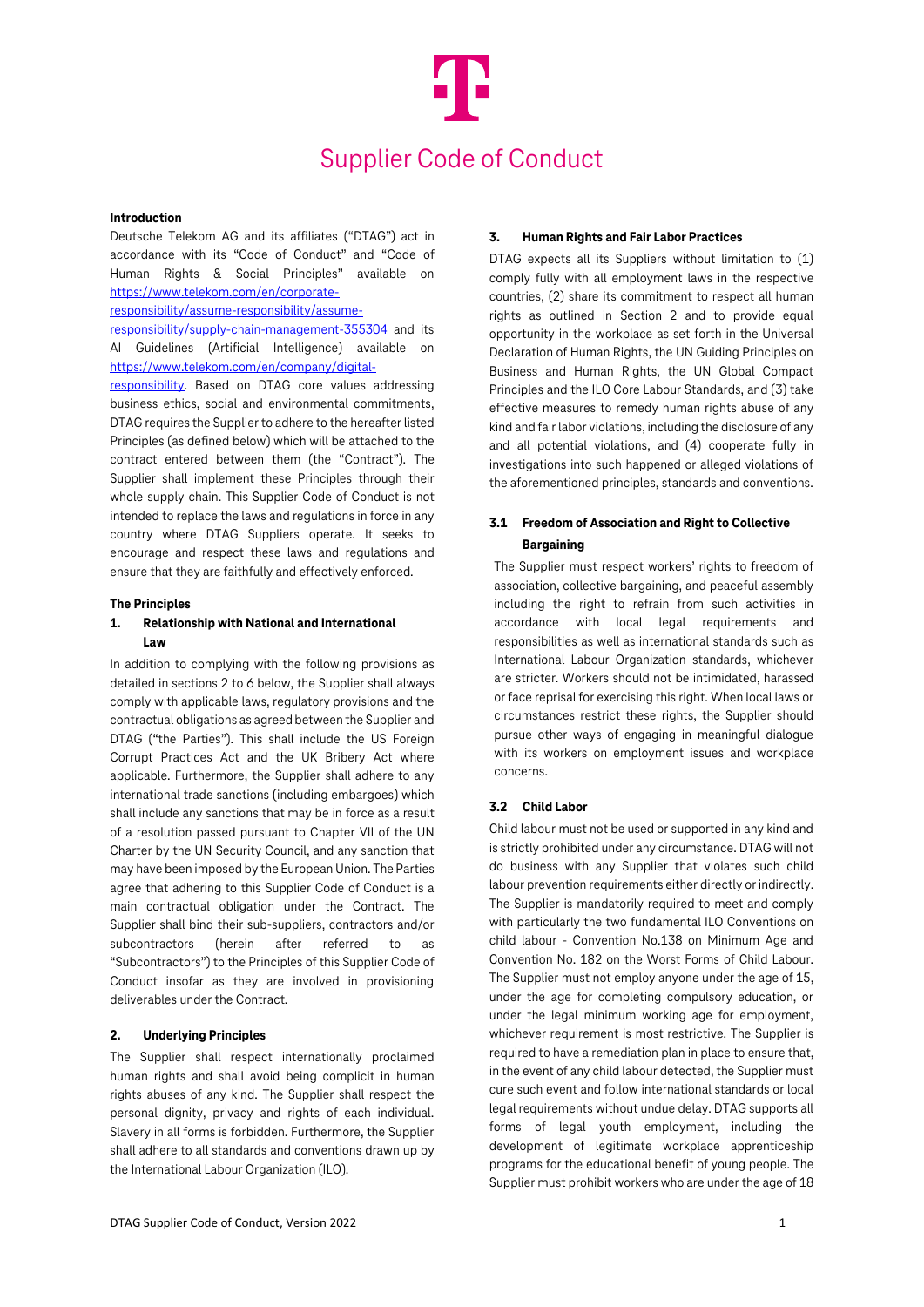from performing work that is likely to jeopardize their health or safety such as night work, overtime, heavy lifting and working with toxic or hazardous materials.

## **3.3 Diversity and Non-Discrimination**

The Supplier shall prohibit and fight negative discrimination based on ethnic origin, colour, sex, sexual orientation, language, religion or belief, political or other opinion, national or social origin, property, birth age, health status, disability or other status, and shall promote diversity, equality of opportunity or treatment in employment and occupation. This also includes the payment of unequal remuneration for work of equal value. The Supplier shall treat all employees with respect and shall not use corporal punishment, mental or physical coercion, any form of abuse or harassment or threat of such treatment.

## **3.4 Remuneration and Prohibition of Forced Labour**

The Supplier must provide fair renumeration for all employees and workers, including, but not limited to employees who are permanent, temporary, dispatched, disabled, migrant workers, apprentices, and contract workers. Such compensation must meet the legal minimum standards as required by local law and at the levels expected in the industry. Where no national legal standards exist, the remuneration shall be sufficient to meet basic needs according to the ILO convention C131 on minimum wage. The basis on which workers are paid shall be clearly conveyed to them in a timely manner. The Supplier shall not use deductions from wages as a disciplinary measure.

The Supplier shall not employ persons in forced labour. This means any work or service which is required of a person under threat of punishment and for which he or she has not made himself or herself available voluntarily, for example as a result of debt bondage or human trafficking.

The Supplier shall refrain from all forms of slavery, practices similar to slavery, servitude or other forms of domination or oppression in the environment of the place of work, such as extreme economic or sexual exploitation and humiliation.

The Supplier must not use private or state security forces to protect the business project if, due to a lack of instruction or control on the part of the Supplier, there is a threat of the security forces being used in violation of the prohibition of torture or cruel, inhuman or degrading treatment, or against life and limb, or against freedom of association and union.

#### **3.5 Working Hours**

The Supplier is prohibited from requiring workers to work more than the maximum hours as set by international standards, including the International Labour Organization, around standard working hours (Conventions 1, 14, & 106), local and national laws, or in the freely negotiated and legitimate collective agreement, whichever are most restrictive. The Supplier must ensure overtime is voluntary

and paid in accordance with local and national laws or regulations. A work week must not be more than 60 hours per week, including overtime, except in emergency or unusual situations. Workers must be allowed at least one day off per seven-day work week. The Supplier must keep employee working hours and pay records in accordance with local and national laws or regulations and provide such records to DTAG upon request.

#### **3.6 Health and Safety**

The Supplier is required to develop and implement health and safety management practices in all aspects of its business. Without limitation all Suppliers must:

• Comply and implement a process to ensure that their employees comply with all applicable occupational health and safety laws and regulations, including regular trainings which address occupational safety, emergency preparedness, occupational injury and illness, industrial hygiene, physically demanding work, machine safeguarding, sanitation, food, and housing.

• Provide a safe and healthy work environment for all employees, take action to minimize the causes of hazards inherent in the working environment, and implement controls to protect sensitive populations.

• Establish an occupational health and safety management system (e.g. ISO 45001 or equivalent) that, at a minimum, demonstrates that health and safety management is integral to the business, allows for leadership and encourages employee participation to set policy, roles, responsibilities, and accountabilities, provides for risk and hazard identification and assessment, and provides appropriate communication channels for employee access to health and safety information. This management system must include procedures to address incident recordkeeping, investigation, and correction action.

• Provision and instruction on the usage of adequate personal protective equipment at no cost for workers.

• Prohibit the use, possession, distribution, or sale of illegal drugs.

The emission of harmful substances shall be controlled at workplaces, where these are handled, in a way that the concentration is within the limits of local worker protection regulations, or, in the absence of such regulations, the concentration is below the limits causing at long-term exposure health hazards. Likewise, equipment shall be available that allows rapid intervention in case of spillage, fire, or personal contact with such harmful substances.

## **3.7 Grievance Procedures**

The Supplier must provide employees with effective grievance procedures for raising workplace concerns, including concerns involving harassment and discrimination, to the attention of management for appropriate resolution. Workers must be given a safe environment to provide their grievances and feedback. The Supplier must review these reporting procedures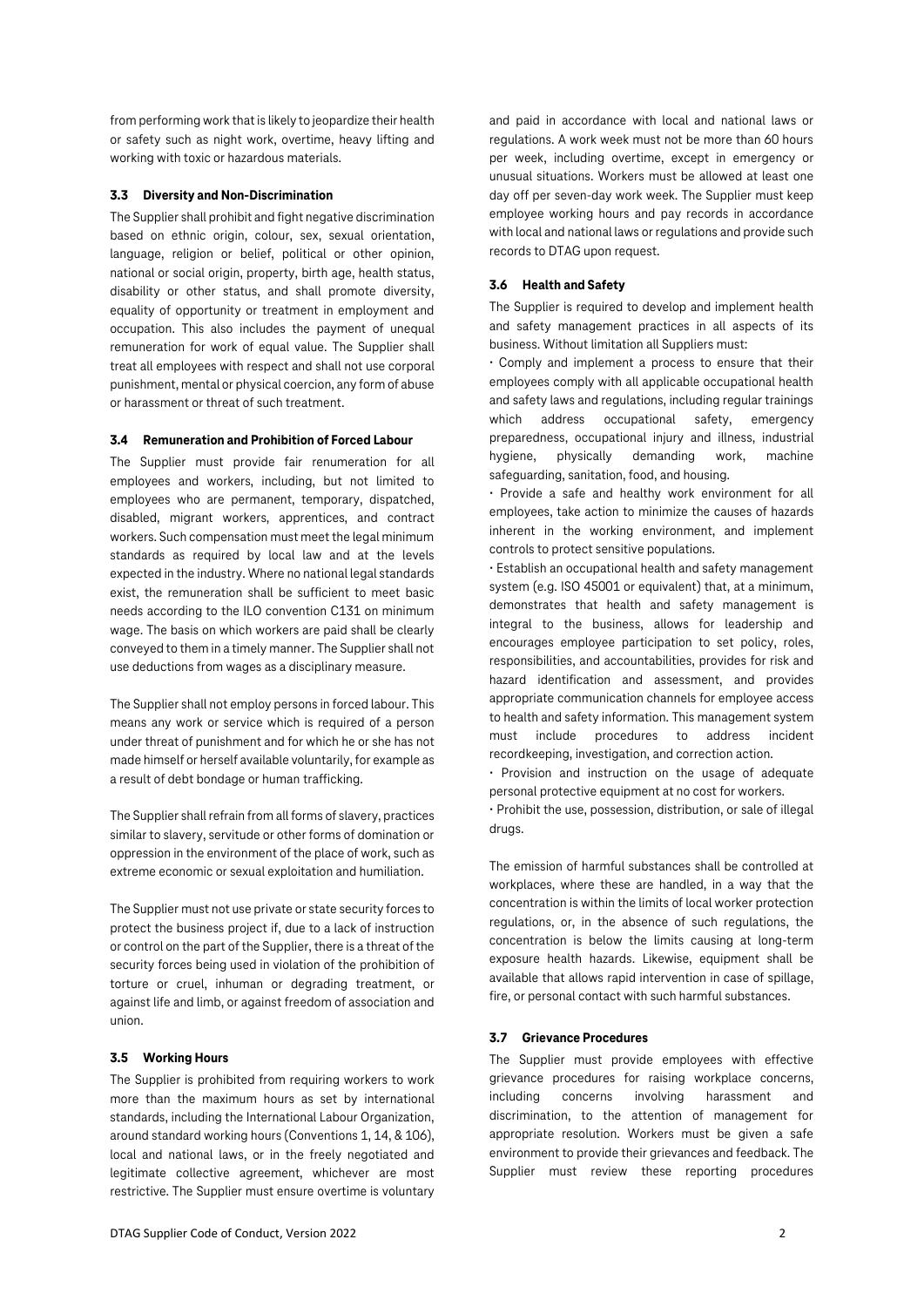periodically and regularly monitor the resolution status of incoming allegations or concerns.

The grievance procedures provided must be accessible, culturally appropriate, and include the option to report anonymously where appropriate and/or possible. Workers and/or their representatives must be able to openly communicate and share ideas and concerns with management regarding working conditions and management practices without fear of discrimination, reprisal, intimidation, or harassment. The Supplier must periodically provide workers with information and training on all grievance procedures. All forms of retaliation against workers for raising a workplace concern are strictly prohibited. The Supplier shall not retaliate through use of personal attacks, intimidation, or other threats against workers who act to raise workplace concerns, including infringement of worker rights under local legal requirements or international standards.

In addition, the Supplier shall inform its employees about the usability of the publicly available whistleblower portal "Tell me!" of DTAG: [https://www.telekom.com/en/company/compliance/whis](https://www.telekom.com/en/company/compliance/whistleblowerportal) **[tleblowerportal](https://www.telekom.com/en/company/compliance/whistleblowerportal)** 

#### **4. Environmental Responsibility Practices**

## **4.1 Environmental Protection and Compliance**

DTAG recognizes its social responsibility to protect the environment. DTAG expect the Supplier to share DTAG`s commitment by responding to challenges posed by climate change and working toward protecting the environment. As part of this commitment, all Suppliers must, without limitation:

• Comply with all applicable environmental laws and regulations, including but not limited to laws and regulations that regulate hazardous materials, air andwater emissions and wastes as well as legal requirements and industrial standards regarding the prohibition or restriction of specific substances in manufacturing or product design.

• Agree to conform to all contractual requirements regarding product and packaging labeling, material content, recycling, and disposal.

• Obtain and maintain all required environmental permits, regulatory approvals, and registrations

• Prevent or eliminate waste of all types, including water discharges and energy losses, by implementing appropriate conservation measures in Supplier's facilities through (1) the use of conservation-minded maintenance and production processes, and (2) by implementing strategies to reduce, reuse, and recycle materials (in that order), whenever possible and prior to disposal.

• Identify any chemicals, waste, or other materials that may be released, and which may pose a threat to the environment, and manage such chemicals or materials appropriately to ensure their safe handling, movement, storage, use, reuse, recycling, and disposal. Ozonedepleting substances are to be effectively managed in accordance with the Montreal Protocol and applicable regulations.

• Disclose complete, consistent, accurate and verified by 3rd party scope 1, 2 and 3 greenhouse gas (GHG) emissions data and/or components required to calculate GHG emissions data, via the Carbon Disclosure Program (CDP) or an alternative method that DTAG will provide. If requested by DTAG, Suppliers must provide plans to reduce greenhouse gas (GHG) emissions in alignment with DTAG's requirements.

• Minimize negative impacts on Biodiversity and Deforestation, climate change and water scarcity.

•Ensure that the materials used in the manufacturing process of products are conflict-free and do not contribute to any ongoing conflict-affected and high-risk countries as defined by the OECD Due Diligence Guidance for responsible supply chain of minerals as follows:

- to exercise due diligence on the source and chain of custody of Conflict Minerals as defined by the OECD Due Diligence Guidance in its supply chain and by participation in established supply chain communication processes like the "RMI -Conflict-Free Smelter Program" and/or by application of a nationally or internationally recognized supply chain due diligence standard such as the OECD guidelines.
- to make available to DTAG upon written request all documentation and supporting evidence that demonstrate Supplier's due diligence measures on conflict minerals.

#### **4.2 Natural Resources and Waste Management**

The Supplier shall limit the use of materials and resources when sourcing or producing goods in order to minimize its environmental impact.

The use of rare resources shall be limited or avoided where possible. The waste produced by all its activities shall be identified, monitored and managed. The Supplier shall strive to reduce the waste. Waste treatment shall be in accordance with applicable environmental laws.

## **4.3 Use of Mercury**

The Supplier shall refrain from manufacturing products containing mercury in accordance with Art. 4 Para. 1 and Annex A Part I of the Minamata Convention. The Supplier shall refrain from using mercury and all mercury compounds in manufacturing processes as defined in Art. 5 Para. 2 and Annex B Part I of the Minamata Convention after the phase-out date specified for the respective products and processes in the Convention. The Supplier shall refrain from handling mercury waste contrary to the provisions of Art. 11 para. 3 of the Minamata Convention.

#### **4.4 Handling of Persistent Organic Pollutants**

The Supplier shall refrain from the production and use of chemicals in accordance with Art. 3 Para. 1 lit. a) and Annex A of the Stockholm POPs Convention, as applicable under the applicable national law in accordance with the POPs Convention, as well as from the non-environmentally sound handling, collection, storage and disposal of waste in accordance with the regulations in force in the applicable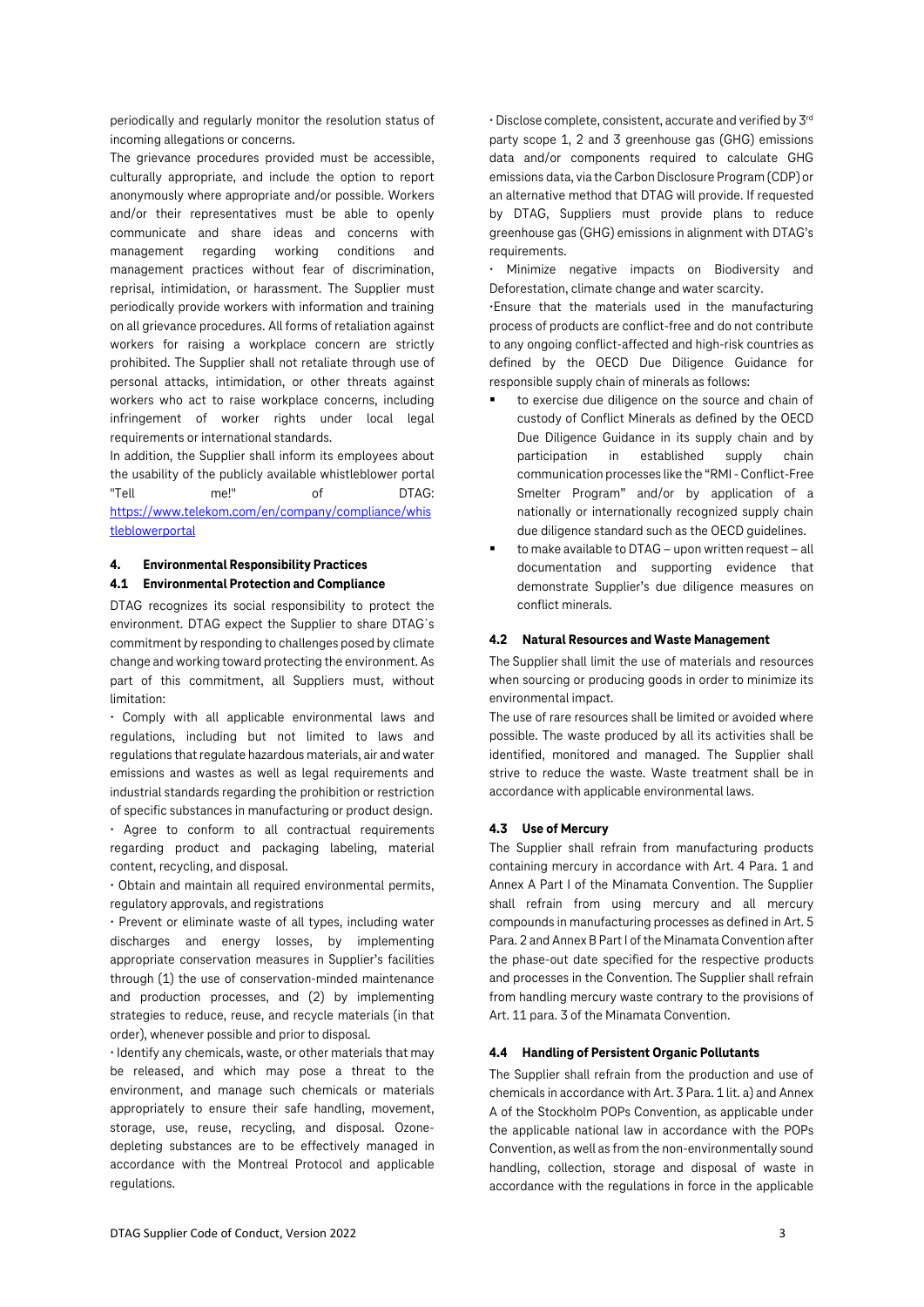jurisdiction in accordance with the provisions of Art. 6 Para. 1 d) (i) and (ii) of the POPs Convention.

## **5. Prohibited Business Practices**

## **5.1 Anti-Corruption**

The Supplier shall refrain from any form of corruption or actions that could potentially be construed as such.

The Supplier may not offer, promise or grant illegal benefits to national or international public officials or decisionmakers operating in the private sector in order to achieve a preferential treatment or a favourable decision; same applies when dealing with donations, gifts or invitations to business meals and events.

The Supplier may not allow itself to be promised or offered advantages and shall not accept the same if this may or shall create the appearance to the party bestowing the advantages that it can thus be influenced in business decisions. Likewise, the Supplier may not request advantages.

The Supplier shall avoid conflicts of interest that may lead to risks of corruption.

If the Supplier is also a customer of DTAG, it shall not draw any unfair advantages from this and shall keep procurement and sales strictly separate.

The Supplier undertakes, and requires its directors, officers, employees, suppliers, affiliates, Subcontractors and each respective representative (hereinafter the "Third Parties"):

- to respect the rules of this Section 5.1 together with the regulations as stated in Section 1 ("the Rules"), by appropriate means for the effective implementation and maintaining of a compliance framework;
- that (i) the Third Parties involved in the performance of the Contract comply with the Rules and that (ii) every necessary means used by Third Parties for the performance of the Contract comply with the Rules.

## **5.2 Competition**

The Supplier shall respect the rules of free and fair competition in all business relation, in particular not act against any competition and/or antitrust law.

#### **5.3 Sponsorship**

All sponsoring measures by the Supplier must be in accordance with current legislation.

## **5.4 Political Contributions**

The Supplier shall not donate money or grant any monetary benefits to any political party unless permitted by law.

#### **5.5 Money Laundering**

The Supplier shall take all measures to prevent money laundering within its sphere of influence.

#### **5.6 Data Security, Data Protection and AI Guidelines**

Data processing and AI algorithms, as well as the use of the data have to be documented in a comprehensible manner, to be disclosed to DTAG if required, and shall be subject to applicable law and regulations, in particular the statutory

data protection and security provisions and the specific data protection and security provisions agreed in this Contract. The development and usage of Artificial Intelligence is carried out according to the European fundamental values. The use of AI systems shall be nondiscriminatory and transparent towards users. Barrier-free access is guaranteed.

The Supplier has clearly defined for his AI solutions who is responsible for which system and which AI function and creates the conditions to stop or shut down his AI systems at any time by the responsible user ("emergency stop").

The Supplier shall adhere to all applicable data protection laws and all specific data protection and security requirements agreed to in the Contract.

## **6. Compliance Audits and Remedies 6.1 Audits and Remedies**

In order to ensure compliance with the Principles as outlined in this Supplier Code of Conduct for the duration of the Contract, the Supplier shall provide on demand all elements requested to establish such compliance, and shall inform DTAG without any delay, when it knows or has reason to know, of any failure to comply with the Principles by itself or by any Subcontractor. This information shall also include the corrective measures already taken to restore conformity with the Principles. Furthermore, the Supplier shall provide all information that are necessary to ensure compliance with the applicable regulations without undue delay.

In case of modification of the legal and/or regulatory framework as well as any judicial decision that would imply violation of the Principles by one of the Parties, DTAG may introduce the relevant modifications that the Supplier shall adhere to.

If not covered in the Contract, the following shall apply for Business Ethical, Social, Environmental and Compliance Audits: DTAG and/or its authorized representative are entitled to conduct assessment and monitoring activities towards the Supplier and its Subcontractors to effectively evaluate the Suppliers' and Subcontractors' actual conformity with the Principles. This includes the right for DTAG and/or its authorized representative to perform onsite assessments and/or inspections including interviews with selected employees at Suppliers' premises, manufacturing sites and/or any other locations where work is carried out for DTAG or with regard to products and Services purchased by DTAG. The Supplier agrees that DTAG has the right to request and receive further information on CSR/Sustainability matters using specific Supplier self-assessments such as EcoVadis, Carbon Disclosure Program and Mobile Surveys, if deemed necessary. At the request of DTAG, the Supplier shall inform DTAG of the measures adopted to ensure compliance with the Principles. In the case of non-conformity with the Principles, any non-conformity shall be notified to DTAG and followed by a dedicated improvement plan that needs